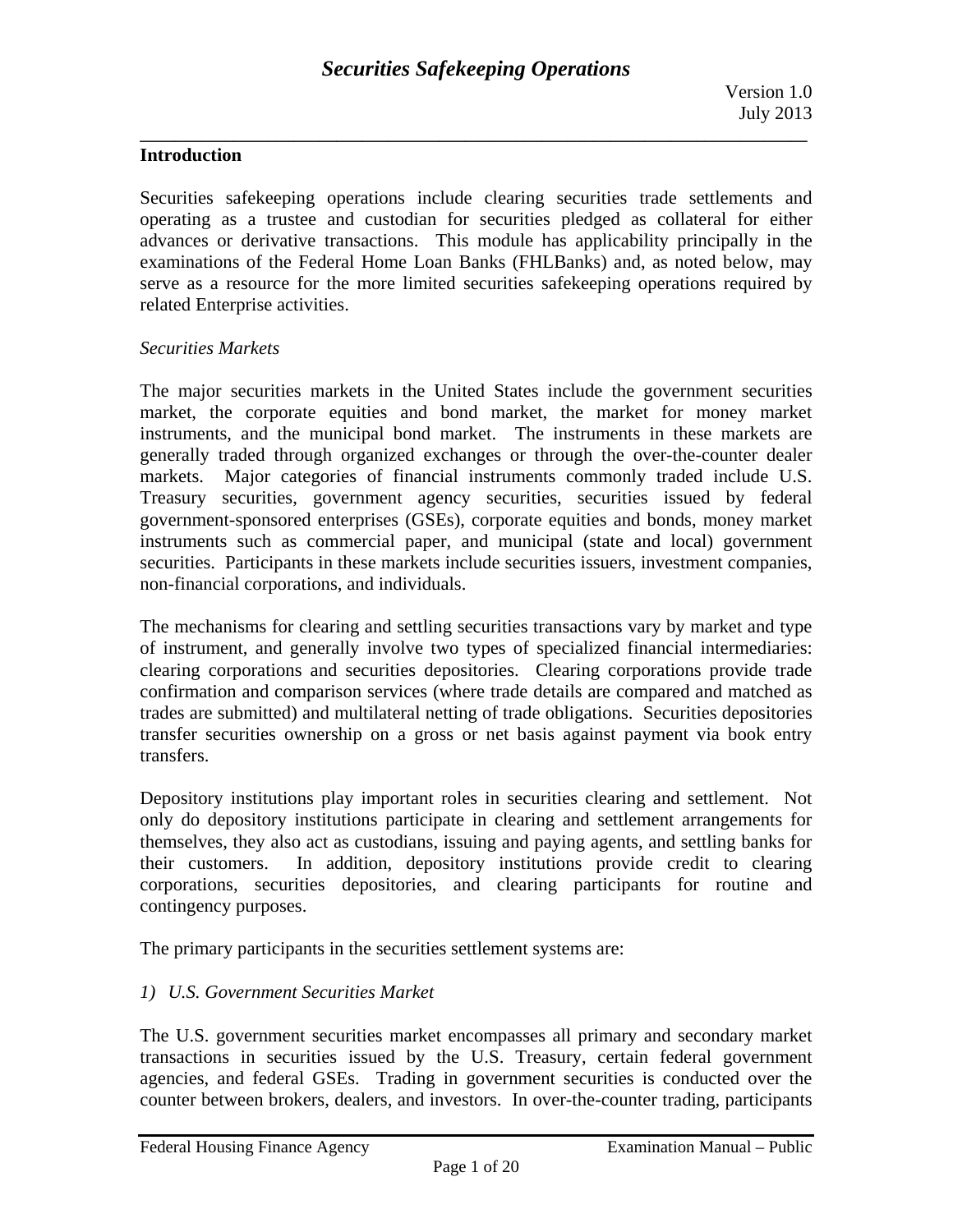**\_\_\_\_\_\_\_\_\_\_\_\_\_\_\_\_\_\_\_\_\_\_\_\_\_\_\_\_\_\_\_\_\_\_\_\_\_\_\_\_\_\_\_\_\_\_\_\_\_\_\_\_\_\_\_\_\_\_\_\_\_\_\_\_\_\_\_\_\_\_\_\_\_\_\_\_\_\_**  trade with one another on a bilateral basis rather than on an organized exchange. Nearly all U.S. government securities are issued and transferred through a book-entry system operated by the Federal Reserve Banks.

In the primary market, Treasury securities are issued through regularly-scheduled auctions. The Federal Reserve Banks serve as conduits for the auctions, with the Federal Reserve Bank of New York coordinating much of the auction activity. Individuals, corporations, and financial institutions may participate in the auctions. Participation in Treasury auctions is typically concentrated among a small number of dealer firms known as primary dealers.

In the secondary market for government securities, trading activity takes place between primary dealers and non-primary dealers. Customers of these dealers are financial institutions, non-financial institutions, and individuals. The majority of transactions between primary dealers and other large market participants are conducted through interdealer brokers that provide price information to market participants. Approximately 2,000 securities brokers and dealers are registered in the U.S. government securities market.

# *2) Fixed Income Clearing Corporation (FICC)*

The FICC started operations at the beginning of 2003 and was created when the Government Securities Clearing Corporation and the Mortgage-Backed Security Clearing Corporation merged. The FICC is divided into two sections, the government securities division (GSD) and the mortgage-backed securities division (MBSD). GSD clears and nets U.S. government securities and agency debt securities. Securities eligible for MBSD clearing are mortgage-backed securities issued by Ginnie Mae, Fannie Mae, and Freddie Mac.

FICC uses real-time trade matching: trade details are compared and matched upon submission of trade information. Successfully compared trades result in binding and enforceable obligations for settlement. Unmatched trades may be revised to achieve a trade match.

Successfully matched trades of eligible securities, for FICC netting service participants, are netted against offsetting net-receive or net-deliver obligations of the same security. Once the government securities net positions are determined, GSD interposes itself between the original trading parties and becomes the legal counter-party to FICC members for settlement purposes. Therefore, GSD members' net settlement obligations are delivered to or received from GSD. MBSD engages in multilateral position netting and does not stand in the middle of transactions. Final net settlement obligations of GSD and MBSD participants are settled through the Fedwire Securities Service via participants' settlement bank.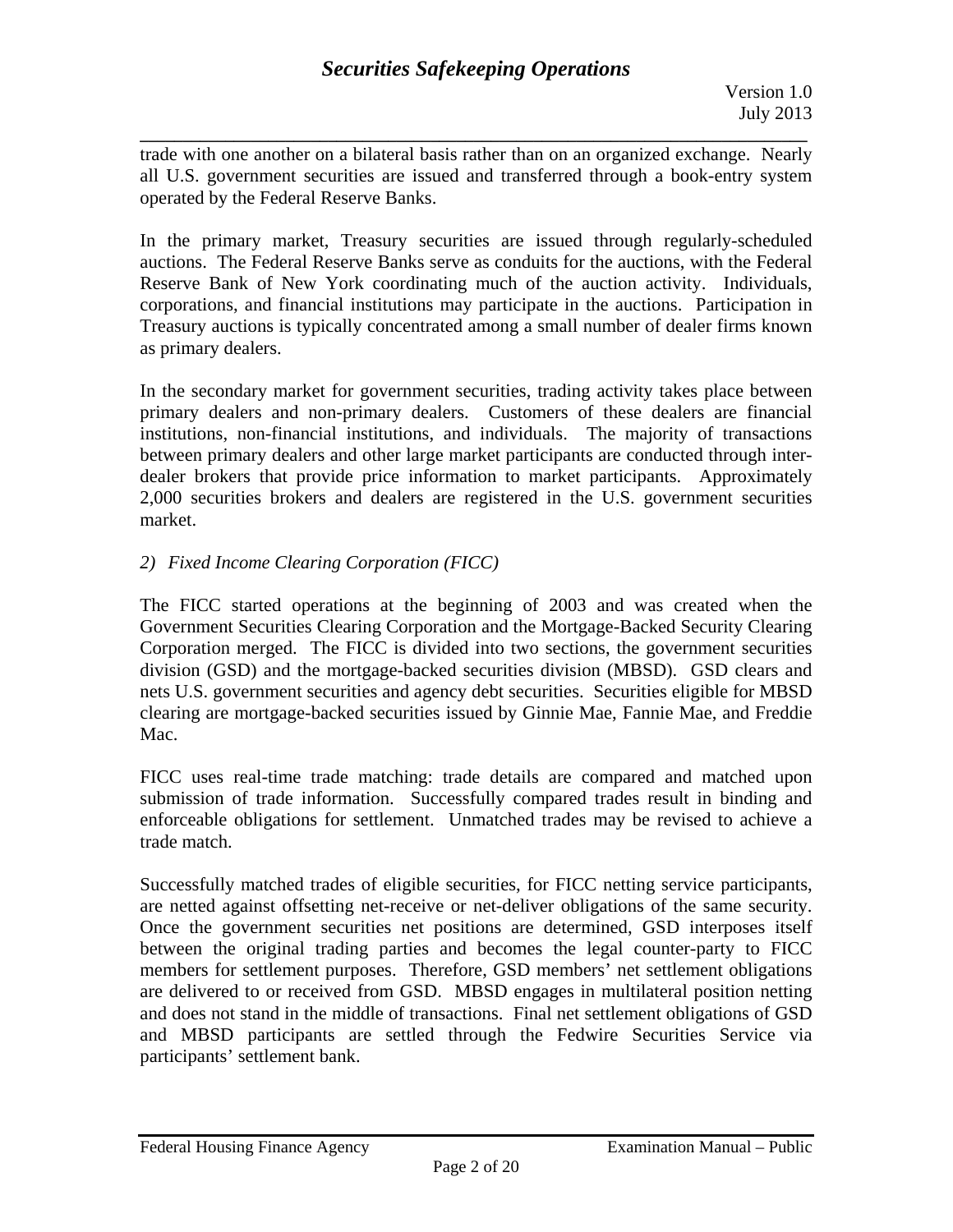### *3) Fedwire Securities Service*

As fiscal agents of the United States, the Federal Reserve Banks act as the securities depository for all marketable Treasury securities, many federal agency securities, and certain mortgage-backed securities issued by GSEs. U.S. government securities are issued in book-entry form through the Federal Reserve Bank's Fedwire<sup>®</sup> Securities Service (Fedwire Securities Service) using either an auction process or dealer syndicate mechanism. The Fedwire Securities Service provides for the safekeeping and transfer of these securities. The safekeeping function involves the records of securities balances, and the transfer and settlement function involves the transfer of securities between parties.

When book-entry securities transfers are processed using the Fedwire Securities Service, the institution sending the transfer receives immediate credit in its Federal Reserve Bank funds account for the payment associated with the transfer, and a corresponding "debit" is made to its securities account. The Federal Reserve Bank funds the account of the institution receiving a book-entry securities transfer which is debited for the payment amount, and its securities account is credited. There are more than 9,000 participants in the system and they are largely depository institutions.

The Fedwire Securities Service is supported by a real-time, delivery-versus-payment gross settlement system that provides for the immediate, final, and simultaneous transfer of securities against the settlement of funds. This system, known as the National Book-Entry System, provides for the safekeeping and transfer of Treasury, government agency, and GSE securities. The safekeeping function involves the electronic storage of securities records in custody accounts, and the transfer and settlement function involves the transfer of securities between parties.

Financial institutions may access the Fedwire Securities Service via high-speed direct computer interface FedLine or with off-line telephone connectivity with a Federal Reserve Bank. The Federal Reserve Banks have replaced DOS-based FedLine terminals with its internet product, FedLine Advantage<sup>®</sup> (FedLine Advantage). This provides access to the Federal Reserve Banks' payment services in an on-line environment.

On-line participants using either a FedLine PC or internet connection to the Fedwire Securities Service require no manual processing by the Federal Reserve Banks. Off-line participants provide funds transfer instructions to their Federal Reserve Bank by telephone, and once authenticated, the Federal Reserve Bank enters the transfer instruction into the Fedwire Securities Service system for execution. The manual processing required for off-line requests makes them more costly and suitable only for institutions processing a small number of funds transfer payment orders.

### *4) Corporate and Municipal Securities*

Corporate equities and bonds, commercial paper, and municipal bonds are traded on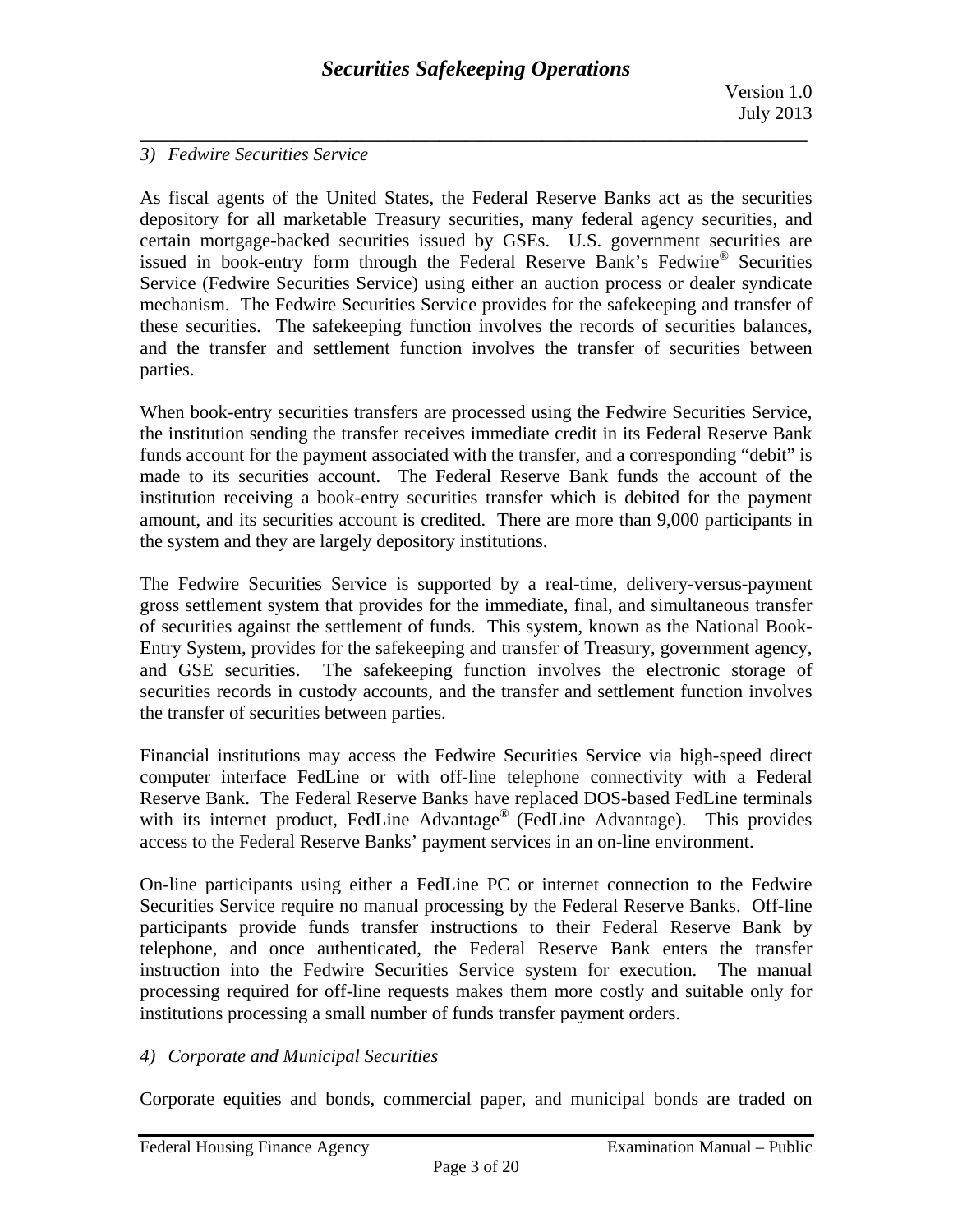**\_\_\_\_\_\_\_\_\_\_\_\_\_\_\_\_\_\_\_\_\_\_\_\_\_\_\_\_\_\_\_\_\_\_\_\_\_\_\_\_\_\_\_\_\_\_\_\_\_\_\_\_\_\_\_\_\_\_\_\_\_\_\_\_\_\_\_\_\_\_\_\_\_\_\_\_\_\_**  various established exchanges and on over-the-counter markets. The primary securities exchanges in the United States are the New York Stock Exchange and the American Stock Exchange, and the primary over-the-counter dealer market is the National Association of Securities Dealers Automated Quotations.

The commercial paper market warrants special mention as it is an important source of short-term funding for financial corporations and municipal governments. Commercial paper is a money market instrument issued by prime-rated non-financial and financial companies with maturities ranging from one to 270 days. Commercial paper is issued through dealer placements or direct placements with investors. Although commercial paper is a negotiable instrument, secondary market trading is limited. Disruption in the issuance of commercial paper can cause significant liquidity and credit concerns for issuers, many of whom are depository institutions and other financial companies, and depository institutions that provide issuing and paying agent services to issuers.

# *5) National Securities Clearing Corporation (NSCC)*

NSCC, established in 1976, provides clearing and settlement services for corporate equities, corporate debt, municipal securities, mutual funds, annuities, and unit investment trusts. NSCC is a registered clearing corporation regulated by the Securities and Exchange Commission (SEC). With roughly 250 full-service participants, NSCC handles all aspects of the clearing and settlement of trades between brokers and dealers in securities traded on the over-the-counter markets, the New York Stock Exchange, the American Stock Exchange, and other regional exchanges.

Executed trades are typically reported to NSCC on the trade date. Trades are either reported to NSCC by an established exchange as matched (irrevocable) trades or by brokers and dealers as unmatched trades. Trades submitted by brokers and dealers are compared and matched within NSCC's Continuous Net Settlement (CNS) system. Following the comparison process, NSCC becomes the legal central counterparty and guarantees completion of all securities trades following through CNS. CNS functions as an automated book-entry accounting system that centralizes the settlement of compared security transactions and maintains an orderly flow of securities and money balances.

netted against offsetting net-receive or net-deliver obligation of the same security. Similar to the FICC netting process, successfully matched trades of eligible securities are Settlement of securities takes place at the Depository Trust Company (DTC) and funds settlements occur over the Fedwire Funds Service through settlement banks.

# *6) Depository Trust Company (DTC)*

and money market instruments, provides safekeeping and transfer of these securities.<br>Federal Housing Finance Agency Examination Manual – Public DTC is a New York limited purpose trust company, a member of the Federal Reserve System, and a clearing agency registered with the SEC. DTC, the central securities depository for corporate equity securities and bonds, municipal government securities,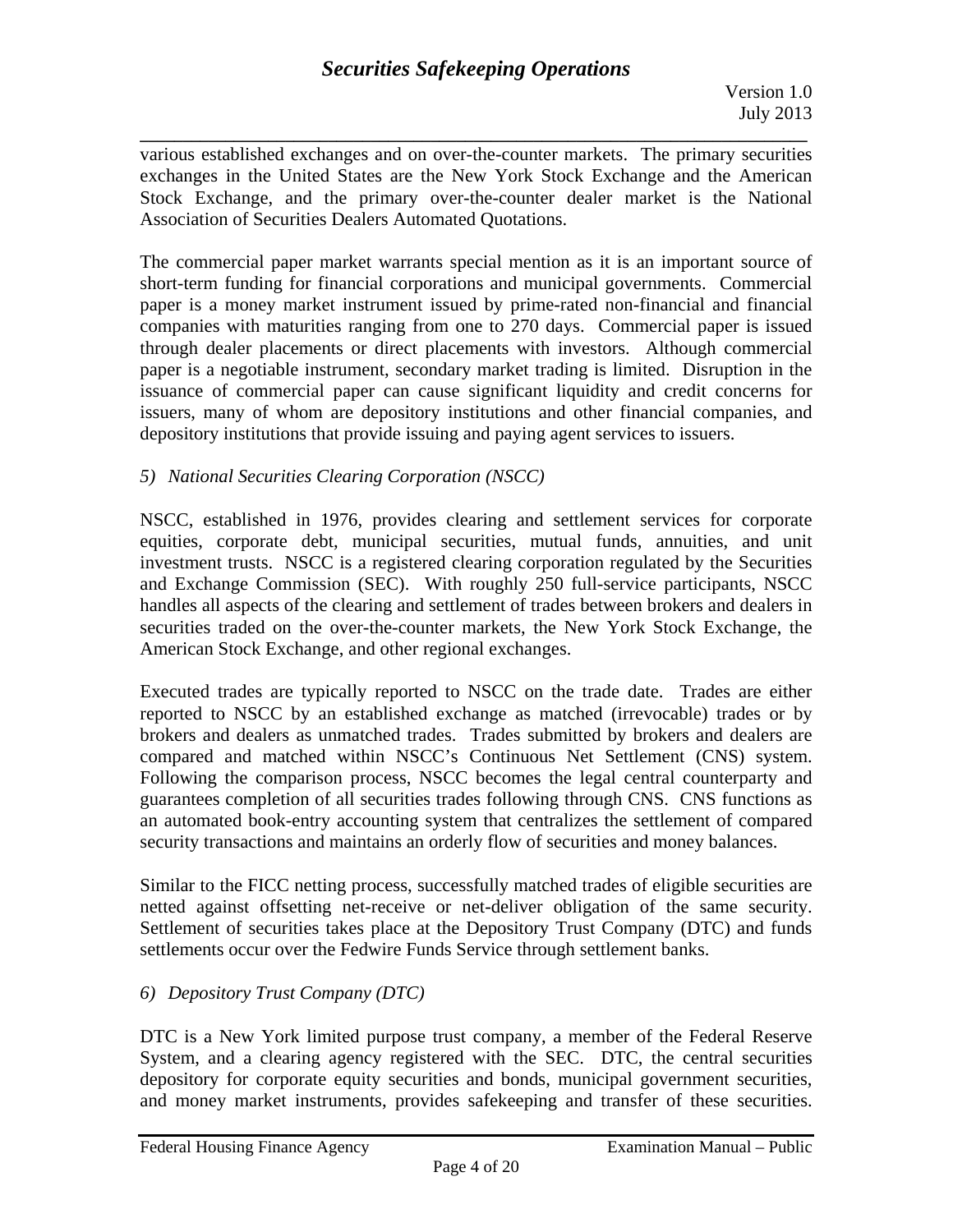**\_\_\_\_\_\_\_\_\_\_\_\_\_\_\_\_\_\_\_\_\_\_\_\_\_\_\_\_\_\_\_\_\_\_\_\_\_\_\_\_\_\_\_\_\_\_\_\_\_\_\_\_\_\_\_\_\_\_\_\_\_\_\_\_\_\_\_\_\_\_\_\_\_\_\_\_\_\_**  DTC participants include securities brokers, dealers, institutional investors, and depository institutions acting on their own behalf as well as functioning as custodians, issuing and paying agents, and settling banks for their customers. Like the Fedwire Securities Service, the safekeeping function involves the electronic recordkeeping of securities balances for participants, and the transfer function involves the transfer of securities between parties. DTC transfers securities on a gross basis throughout the day, while settling funds obligations on a net basis at the end of the day.

During the transfer process, DTC will limit its credit exposure to participants. Debit positions incurred by the participants will require collateralization. End-of-day funds settlements occur over the Fedwire Funds Service through participants' settlement banks.

Financial institutions rely on internal funds transfer systems and networks to send payment instructions to their correspondents for the transfer of correspondent balances or to initiate Fedwire Funds Service or CHIPS (the Clearing House Inter-Bank Payment System) payments. Large financial institutions have either developed their own funds transfer systems or rely on off-the-shelf funds transfer systems. In either case, the internal financial institution funds transfer systems interface with Fedwire Funds Service and CHIPS, supporting the interface and transaction format specifications for the transmission of payment orders. Off-the-shelf funds transfer systems typically support a variety of treasury, cash management, and straight-through-processing modules, which automate payment order processing.

The Federal Reserve Banks provide the Computer Interface Protocol Specifications (CIPS) that funds transfer and book-entry securities systems need to adopt in order to implement a computer interface (CI) connection successfully. The Federal Reserve Banks provides a website with a list of vendors who have completed their protocol certification process. The Federal Reserve Banks do not endorse any specific software vendor or product. Nor do the Federal Reserve Banks make any warranties or representations with respect to any of the products offered by these vendors, except that communications-level software correctly executes systems network architecture commands as specified in the CIPS.

# **Regulatory Environment**

The primary authorities governing, or relevant to, securities safekeeping activities of the FHLBanks are set forth below. The examiner should ensure that the application of such authorities to an FHLBank has been considered by the FHLBank and its legal counsel.

# *1) Rules and Regulations of the former Federal Housing Finance Board (Finance Board), which include the following parts and sections relevant to securities safekeeping activities:*

12 CFR part 917 addresses powers and responsibilities of FHLBank boards of directors and senior management. In particular, 12 CFR 917.3, Risk Management, 12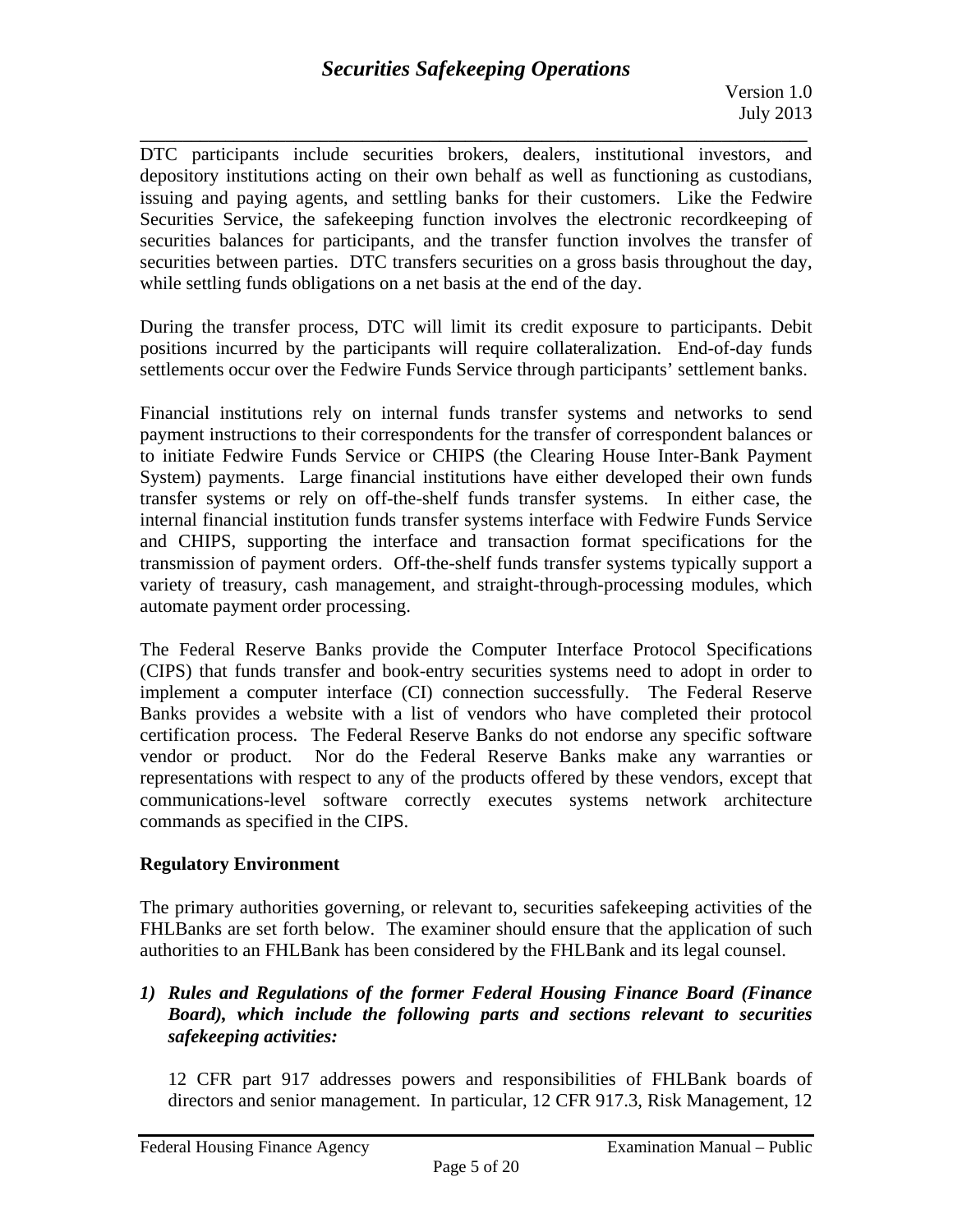CFR 917.4, Bank Member Products Policy, and 12 CFR 917.6, Internal Control System, are pertinent.

# *2) Advisory Bulletins of the former Federal Housing Finance Board that provide supervisory guidance relating to the topic of securities safekeeping activities are:*

Advisory Bulletin 03-2, dated February 10, 2003 and Advisory Bulletin 02-3, dated February 13, 2002, offer guidance on specific attributes to be considered by FHLBanks in the formulation of their business continuity plans, and the establishment of bilateral agreements with other FHLBanks.

Advisory Bulletin 04-01, dated March 10, 2004, offers guidance on the evaluation of a service organization providing services to an FHLBank whose activities could affect the FHLBank's financial condition. This includes the performance of an assessment of the service organization's internal controls, such as the procurement of a service auditor's report in accordance with SAS 70 (which subsequently was effectively replaced by SSAE 16) or the performance of alternative methods necessary to gain confidence on the service organization's internal controls.

Advisory Bulletin 05-05, dated May 18, 2005, provides guidance on the risk management responsibilities of the board, senior management and risk management function.

*3) Regulation J of the Board of Governors (Board of Governors) of the Federal Reserve System (Regulation J), Collection of Checks and Other Items by Federal Reserve Banks (Subpart A) and Funds Transfer through Fedwire, incorporating Article 4A (Funds Transfers) of the Uniform Commercial Code (UCC) (Subpart B).* 

Regulation J promotes efficient payment systems by establishing the respective responsibilities of sending and receiving banks and establishes incentives to ensure appropriate controls against unauthorized transactions. In the process, it allocates liability for failure of transaction participants to comply with their assigned responsibilities.

Regulation J allows the FHLBanks to offer their customers a "commercially reasonable security procedure" for wire transfer security which, if followed, will avoid legal liability for any wire transfer not authorized by the customer. A security procedure covered by Subpart B is one that:

- a) Verifies that a payment order or communication amending or canceling a payment order is that of the customer; or
- b) Detects errors in the transmission or the content of the payment order or communication.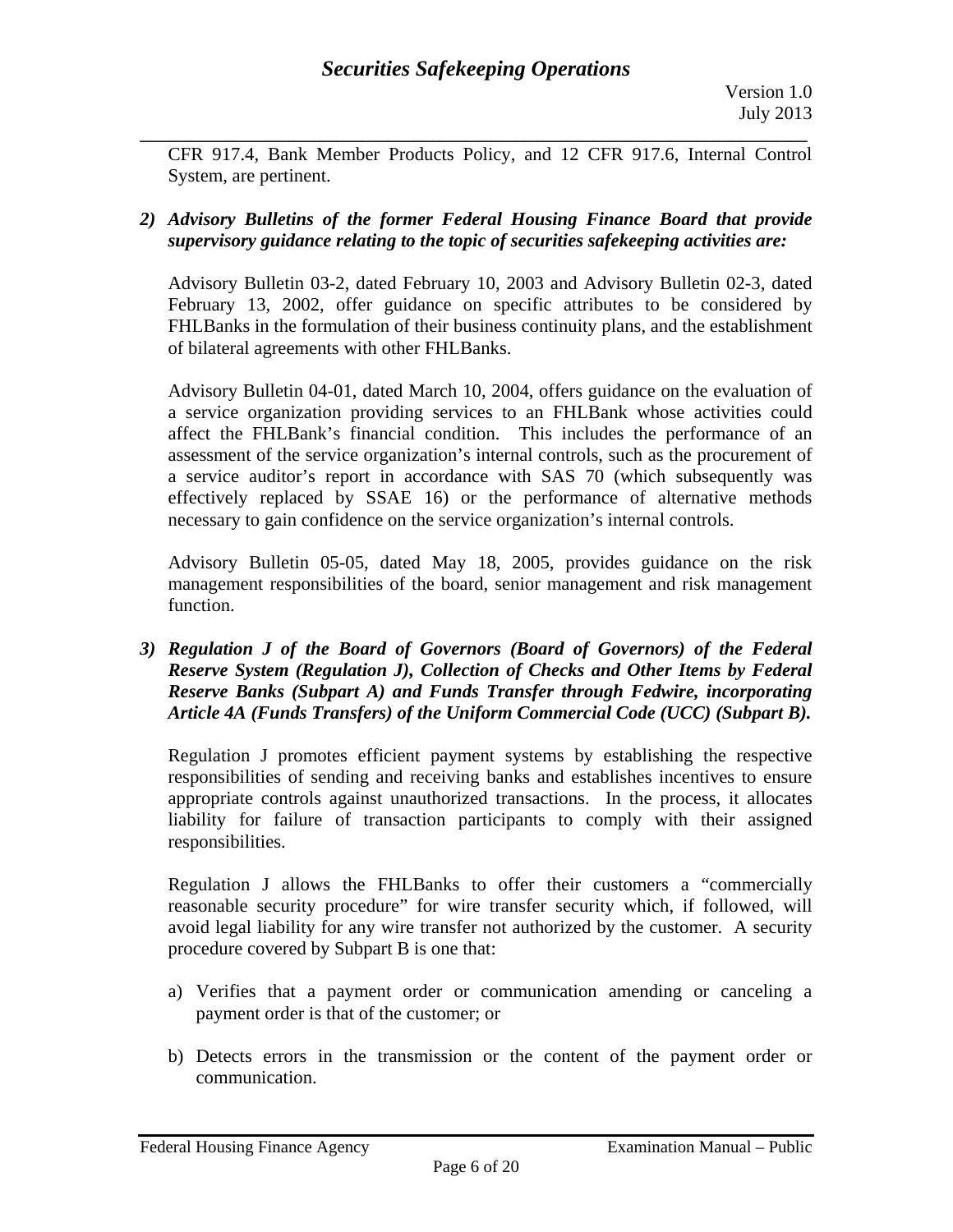**\_\_\_\_\_\_\_\_\_\_\_\_\_\_\_\_\_\_\_\_\_\_\_\_\_\_\_\_\_\_\_\_\_\_\_\_\_\_\_\_\_\_\_\_\_\_\_\_\_\_\_\_\_\_\_\_\_\_\_\_\_\_\_\_\_\_\_\_\_\_\_\_\_\_\_\_\_\_**  The FHLBanks employ various security procedures to ensure the customer authorized the transaction. These include the issuance of personal identification numbers, testcodes, tokens, and the performance of callbacks.

Article 9 of the Uniform Commercial Code (UCC) applies to any transaction which is intended to create a security interest in personal property or fixtures including goods, documents, instruments, general intangibles, chattel paper or accounts, the sale of any accounts or chattel paper, and security interests created by contract including pledge, assignment, chattel mortgage, chattel trust, trust deed, factor's lien, equipment trust, conditional sale, trust receipt, other lien or title contract and lease or consignment intended as security.

Specific requirements that pertain to attachment and perfection of security interests, including the method of perfecting a security interest in specific types of collateral, the contents and filing of financing statements, changes in name and identity of debtors, rights and duties in connection with default, and enforcement, must be complied with in order to create and maintain a priority security interest in the collateral.

The UCC is a uniform nonbinding code which, to be effective in any domestic jurisdiction (i.e., a state), must be adopted into law by that jurisdiction. As a result, there are sometimes variations in the UCC's provisions in particular jurisdictions.

# *4) Issuances by the Federal Reserve Banks and Federal Financial Institutions Examination Council (FFIEC) that address specific controls and procedures as to Fedwire and privately operated payment systems. Specifically:*

- a) Federal Reserve Banks' FedLine Advantage References;
- b) FFIEC Information Technology Examination Handbooks such as Information Security, Business Continuity Planning, and Wholesale Payment Systems; and
- c) FFIEC Guidance-Authentication in an Internet Banking Environment.

# *5) Federal Reserve Bank Operating Circulars and Appendices that set forth the terms for maintaining accounts with and obtaining other services from the Federal Reserve Banks. Specifically:*

- a) Operating Circular No. 1-Account Relationships, Agreements and Forms;
- b) Operating Circular No. 4-Automated Clearing House Items;
- c) Operating Circular No. 5-Electronic Access, Certification Practice Statement, and Password Practice Statement;
- d) Operating Circular No. 6-Funds Transfers Through The Fedwire Funds Service;
- e) Operating Circular No. 7-Book-Entry Securities Account Maintenance and Transfer Services;
- f) Operating Circular No. 8-Collateral; and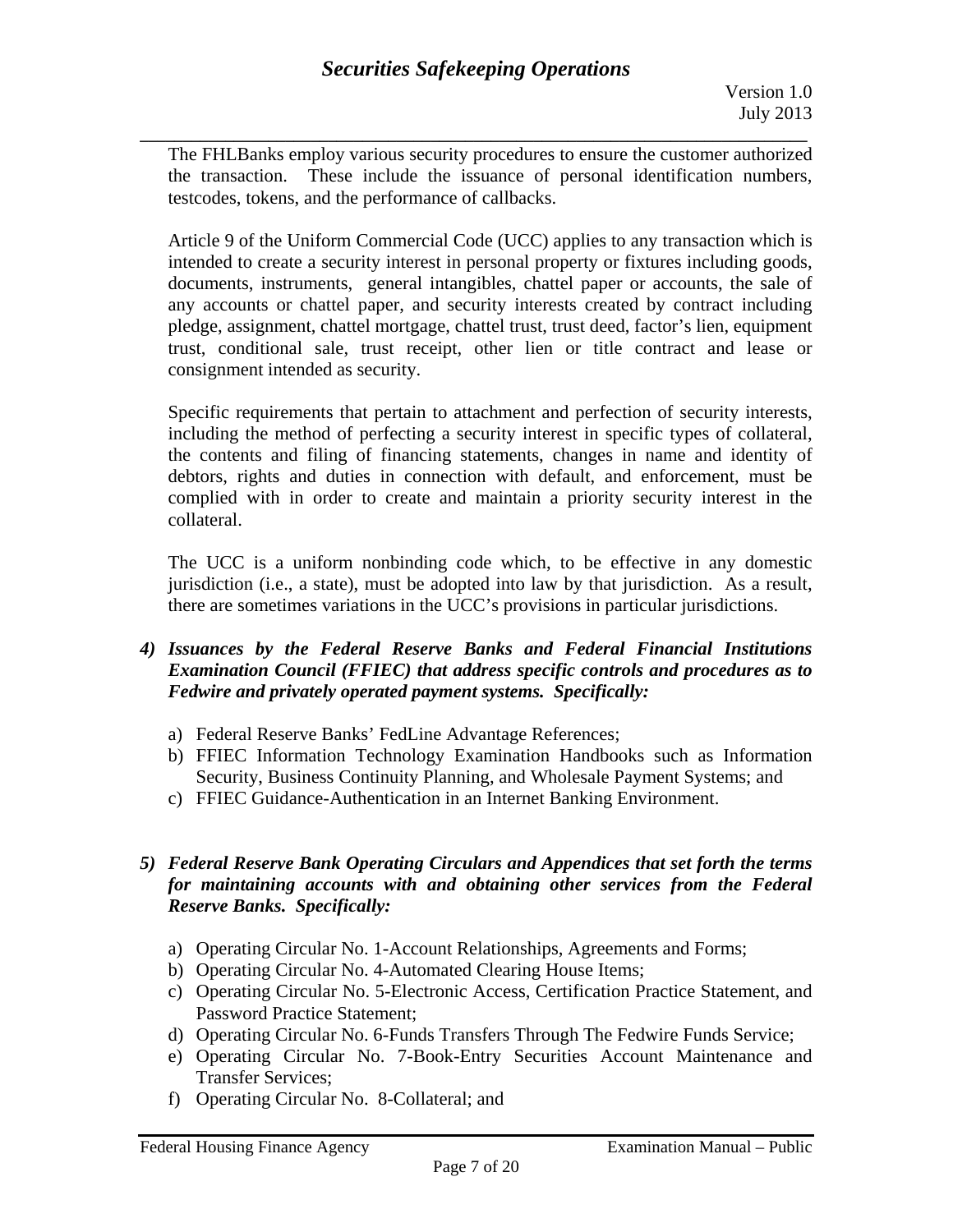g) Operating Circular No. 12-Multilateral Settlement.

### *6) Issuances of the Board of Governors that address Intraday Liquidity Management and Payment System Risk Policy.*

In July 2006, the Board of Governors implemented changes in its daylight overdraft policy for GSEs and certain international organizations. The changes required these organizations to eliminate their daylight overdrafts at the Federal Reserve Banks relating to their interest and redemption payments and to pay a penalty fee and post collateral if daylight overdrafts occur in their accounts as a result of their general corporate payment activity.

### *7) The Bank Secrecy Act (BSA), as amended by the USA Patriot Act, and the regulations and interpretations of the U.S. Department of the Treasury's Financial Crimes Enforcement Network (FinCEN) thereunder.*

The BSA was enacted to safeguard the U.S. financial system from illicit use and combat money laundering and other illegal activity. Specific requirements under the BSA that may apply to financial institutions engaged in securities safekeeping services include, but are not limited to, the establishment of an anti-money laundering (AML) program reasonably designed to prevent the financial institution from being used to facilitate money laundering or the financing of terrorist activities. Additional information may be found on FinCEN's website at http://www.fincen.gov.

Failure by an institution to comply with BSA requirements may result in the imposition of civil and criminal penalties and damage the institution's reputation in the marketplace.

# *8) Statutes and Regulations administered by the U.S. Department of the Treasury's Office of Foreign Assets Control (OFAC).*

OFAC, an agency of the U.S. Department of the Treasury, administers and enforces economic and trade sanctions based on U.S. foreign policy and national security goals against targeted foreign countries and regimes, terrorists, international narcotics traffickers, those engaged in activities related to the proliferation of weapons of mass destruction, and other threats to the national security, foreign policy or economy of the United States.

All U.S. persons must comply with OFAC regulations, including all U.S. citizens and permanent resident aliens regardless of where they are located, all persons and entities within the United States, all U.S. incorporated entities and their foreign branches.

As part of its enforcement efforts, OFAC publishes a list of individuals and companies owned or controlled by, or acting for or on behalf of, targeted countries. It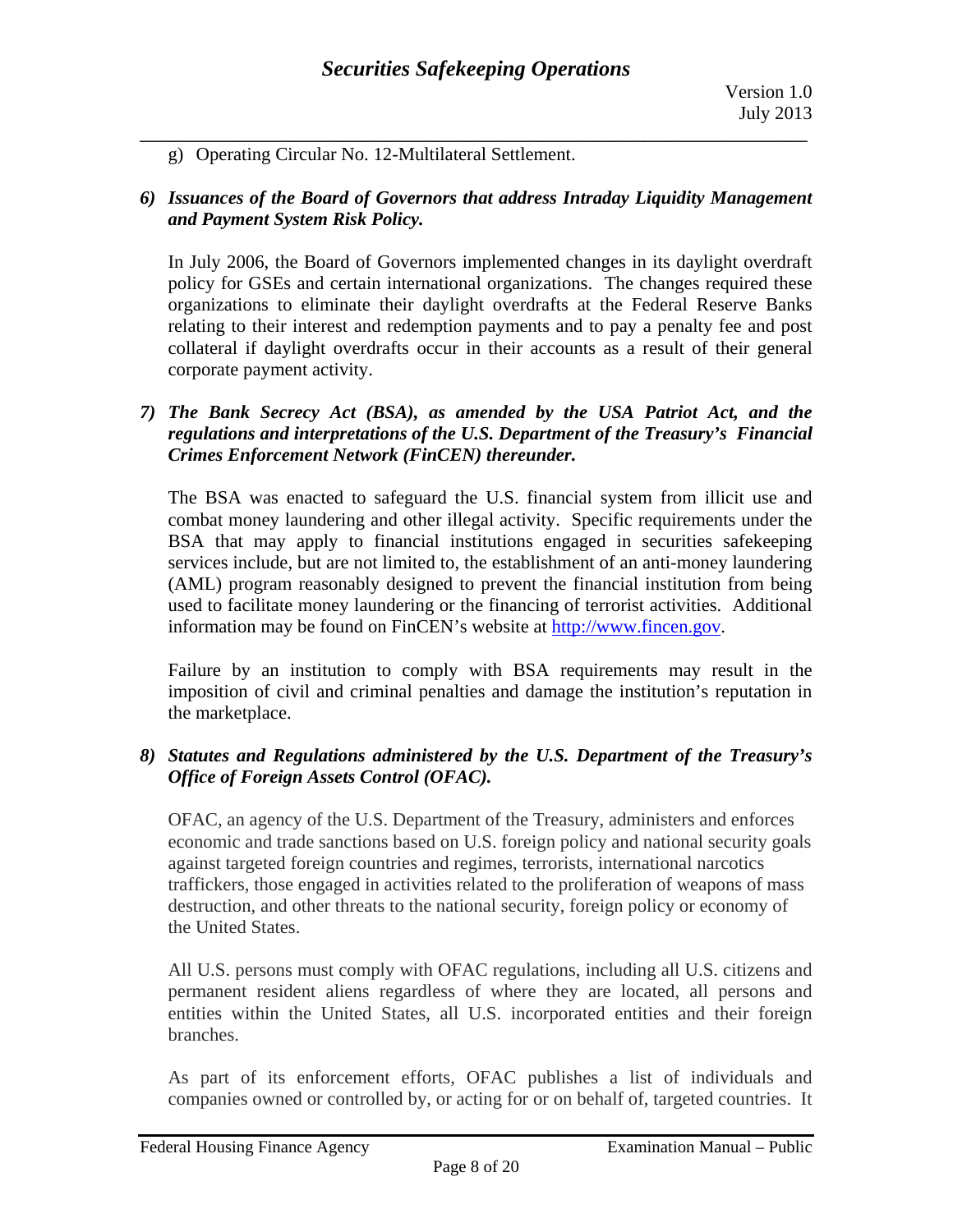**\_\_\_\_\_\_\_\_\_\_\_\_\_\_\_\_\_\_\_\_\_\_\_\_\_\_\_\_\_\_\_\_\_\_\_\_\_\_\_\_\_\_\_\_\_\_\_\_\_\_\_\_\_\_\_\_\_\_\_\_\_\_\_\_\_\_\_\_\_\_\_\_\_\_\_\_\_\_**  also lists individuals, groups, and entities, such as terrorists and narcotics traffickers designated under programs that are not country-specific. Collectively, such individuals and companies are called "Specially Designated Nationals" or "SDNs." Their assets are blocked and U.S. persons are generally prohibited from dealing with them. Prohibited transactions are defined broadly and may include payments or transfers to a designated country or national thereof. Financial institutions are generally required to conduct screening to identify transactions involving any counterparty that has been designated by OFAC and to follow specific procedures such as blocking or freezing such counterparty's assets and providing reports to OFAC and the institution's board of directors.

OFAC maintains and periodically updates the SDN List, which may be viewed and/or searched on its website at http://www.treasury.gov/resource-center/sanctions/Pages/regulations.aspx

For more information on OFAC's sanctions programs OFAC has produced a brochure titled "Foreign Assets Control Regulations For The Financial Community," which is available on OFAC's website.

Failure by an institution to comply with OFAC requirements may result in the imposition of severe civil and criminal penalties and damage the institution's reputation in the marketplace.

*9) State privacy laws that address providing disclosure to customers when conversations are being recorded*.

Specific requirements may vary, from state to state. FHLBanks should be aware of the laws in all the states in which any party to the conversation is located.

# **Issues Specific to the FHLBanks**

The FHLBanks provide a secure and convenient method for clearing and safekeeping securities for the FHLBank and their members. Specific legal agreements and forms are developed and reviewed by the FHLBank's legal counsel to address the duties, responsibilities, and liabilities of the FHLBank, the custodian(s), the member, the member's customer, the applicable transactions that are processed, and compliance with applicable state law and UCC requirements.

Examples of specific services include, but are not limited to, the following:

- 1) Providing securities trade settlement, income collection, maturity and called bond payment processing, monthly reporting, online access to securities information, payment inquiries processing, market valuation, and bond ratings.
- 2) Pledging securities to a third party where the FHLBank operates as trustee and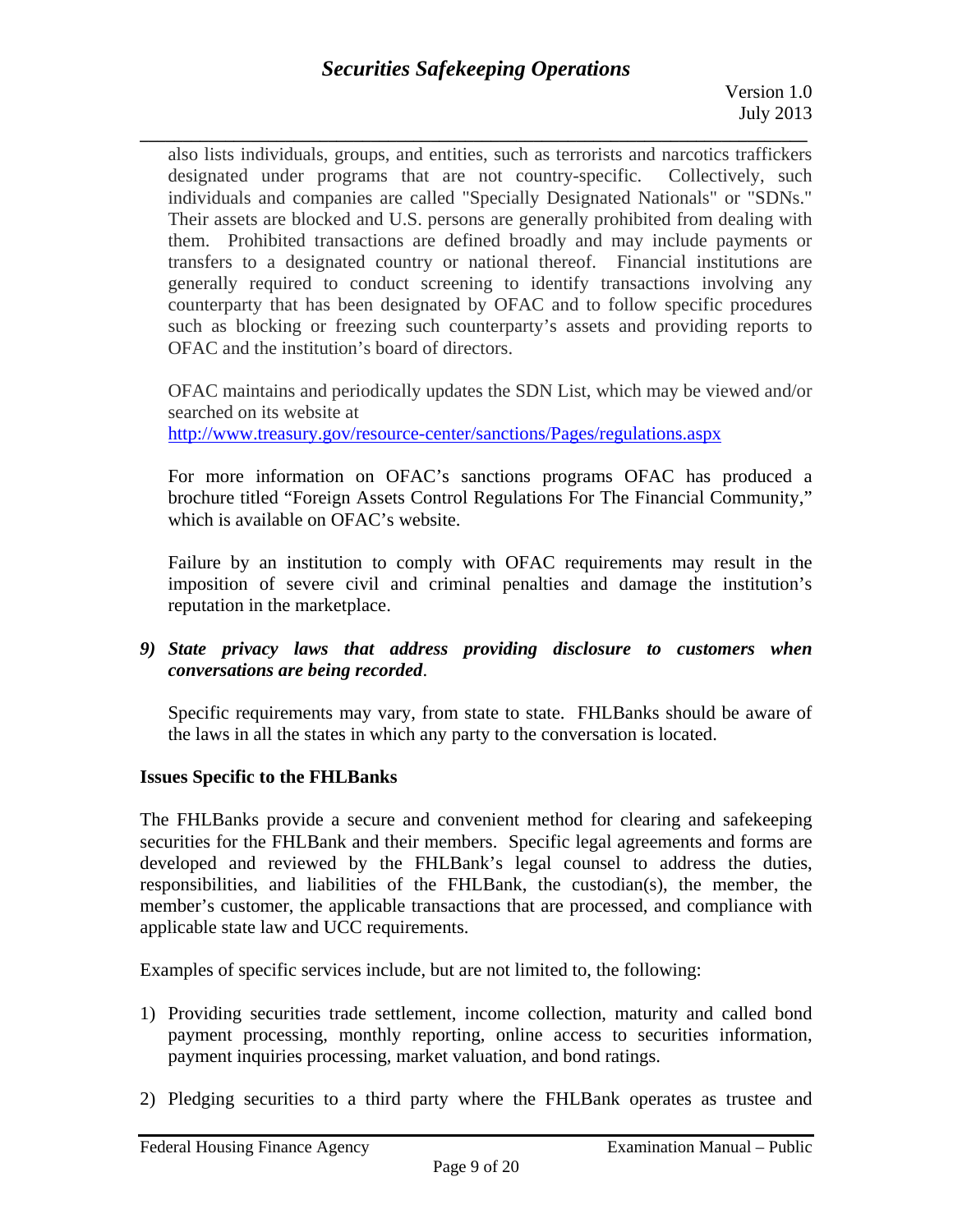**\_\_\_\_\_\_\_\_\_\_\_\_\_\_\_\_\_\_\_\_\_\_\_\_\_\_\_\_\_\_\_\_\_\_\_\_\_\_\_\_\_\_\_\_\_\_\_\_\_\_\_\_\_\_\_\_\_\_\_\_\_\_\_\_\_\_\_\_\_\_\_\_\_\_\_\_\_\_**  custodian for collateral held for repurchase agreements that have been sold by the member to their customer. Under these situations, the FHLBank internally codes these securities as pledged collateral for the repurchase transactions.

- 3) Pledging securities to a third party where the FHLBank operates as trustee and custodian for collateral held on behalf of various public entities whose deposits held by the member exceed the maximum standard insurance amount set by the FDIC. Usually, the secured deposits are public funds. A tri-party agreement is executed among the member, the member's customer, and the FHLBank. Under these circumstances, the FHLBank internally codes these securities as pledged collateral for the deposits.
- 4) Operating as a custodian of securities pledged as collateral by members to protect the FHLBank in the event of default on the repayment of outstanding advances and standby letters of credit. Under these circumstances, the securities safekeeping function coordinates with the credit and collateral functions to ensure that the FHLBank has physical possession of the securities that are pledged as collateral and sufficient in value. The securities are coded internally as pledged collateral for advances and/or standby letters of credit.

In addition, the securities safekeeping function coordinates with the capital markets or treasury functions to facilitate the cash management of repurchase agreement transactions that have been executed on behalf of the FHLBank. Securities that are pledged as collateral are transferred to the counterparty's custodian.

The FHLBanks use the appropriate Federal Reserve Bank to process book-entry wireable securities such as those issued by the U.S. Treasury, Freddie Mac, and Fannie Mae and use a correspondent bank custodian relationship to process securities for which DTC is serving as a custodian. Vendor software is utilized to provide current market valuation information.

# *Dual Control*

Dual control is a process requiring the approval of more than one individual to complete certain activities. By having more than one individual responsible for completing transactions, a regulated entity reduces the possibility of error or fraud. Dual controls should be in place for all activities related to the review, verification, receipt, input, release, adjustments, and reconciliation processes for all securities safekeeping activities. Examples of specific transactions are as follows:

- 1) *Delivery-versus-payment:* a transaction in which the buyer's payment for securities is due at the time of delivery (usually to the FHLBank acting as agent for the buyer) upon receipt of the securities;
- 2) *Receive-versus-payment:* an instruction accompanying sell orders that only cash will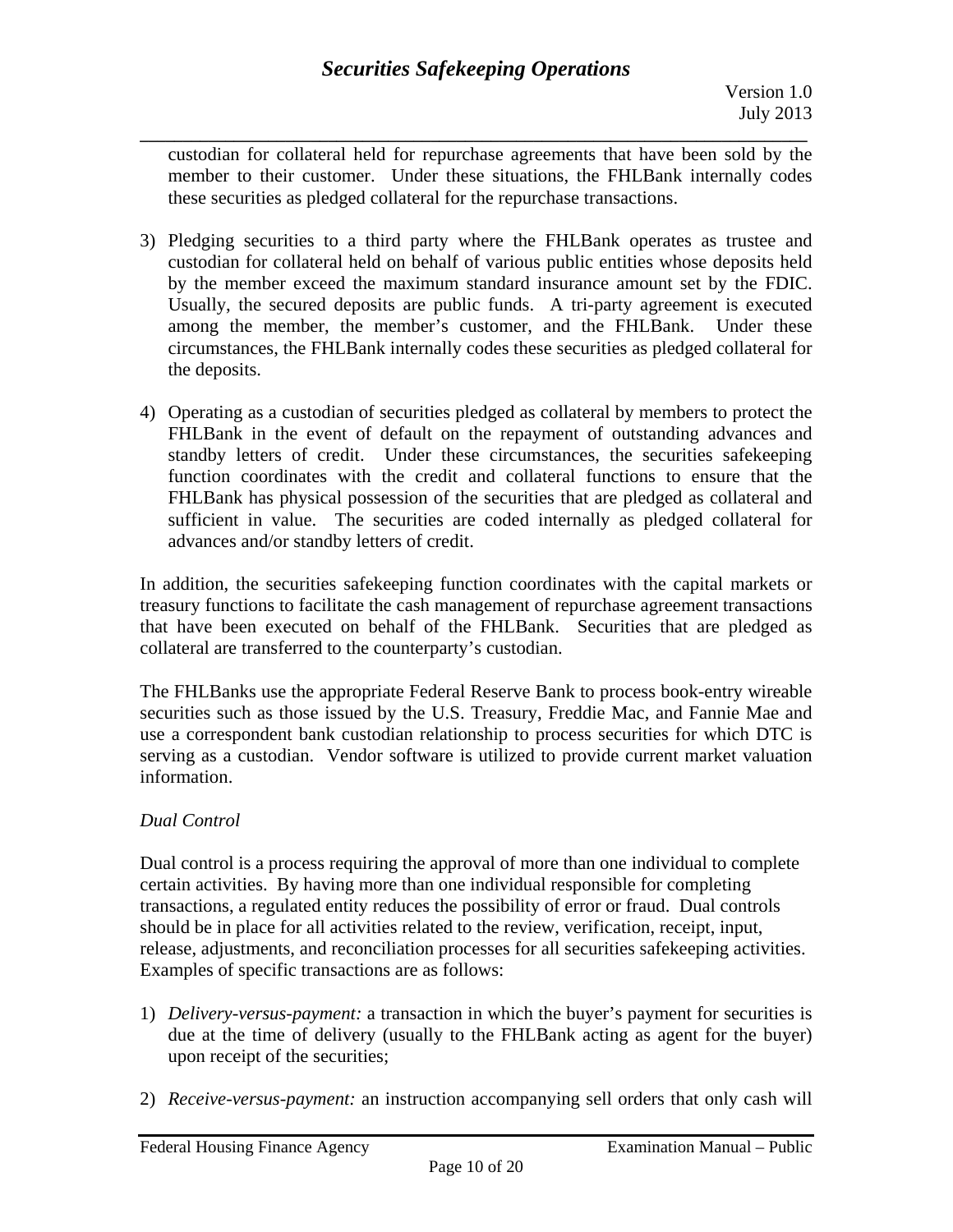be accepted in exchange for delivery of the securities;

- 3) *Free delivery:* securities are delivered without an offsetting receipt of funds; and
- 4) *Free receive:* securities are received without an offsetting receipt of funds.

### *Segregation of Duties*

Critical access controls and segregation of duties that relate to system access, authorization, processing, recording, and reconciliation of transactions must be in place to prevent the processing of erroneous and fraudulent transactions. A material erroneous or fraudulent transaction could have a significant effect on the financial condition of the FHLBank and result in attendant reputational risk.

### *Recording and Reconciliation*

Securities transactions are processed and recorded to applicable general ledger accounts such as the "Federal Reserve Bank" and "correspondent" and to the member's accounts such as the demand deposit account, safekeeping account, and pledge account. The responsibility for the review and reconciliation of entries should be segregated from that of the processing of the daily transactions.

On the safekeeping system, the customer's securities should be identifiable where the securities are assigned a unique receipt number and linked to the member's accounts and a distinction is made to segregate securities that are pledged. A reconciliation of securities held at each custodian and pledged as collateral should be completed at least monthly.

Trade activity should be identified by a receipt and confirmation advice that is mailed the following day of the settlement, and detailed in the member's accounts. Periodic statements that pertain to demand deposit, safekeeping portfolio totals, and safekeeping transactions are generated and sent to the members.

### *Credit and Collateral Administration*

The development and maintenance of sound and effective credit and collateral administration are critical elements in the identification, management, and monitoring of the risk exposures associated with securities that are securing advances and standby letters of credit.

### *Daylight and Customer Deposit Overdrafts*

The Federal Reserve Banks provide the unsecured intraday credit needed to support clearing of the large transactional volumes. Such credit extensions occur when a Federal Reserve Bank allows institutions to initiate transactions that exceed, at a given moment,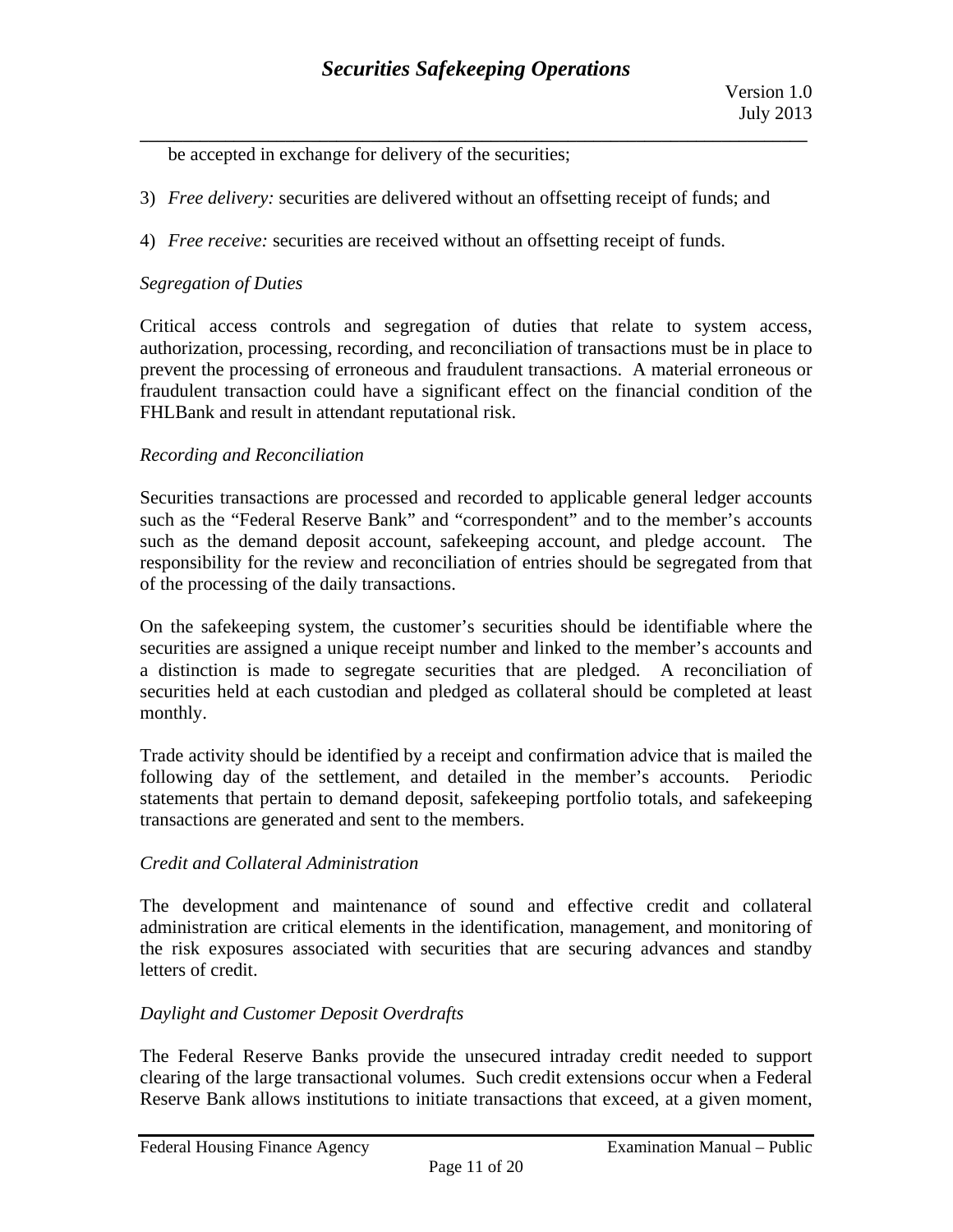**\_\_\_\_\_\_\_\_\_\_\_\_\_\_\_\_\_\_\_\_\_\_\_\_\_\_\_\_\_\_\_\_\_\_\_\_\_\_\_\_\_\_\_\_\_\_\_\_\_\_\_\_\_\_\_\_\_\_\_\_\_\_\_\_\_\_\_\_\_\_\_\_\_\_\_\_\_\_**  the balance in their reserve or clearing accounts, which leaves the institution in a net debit position with the Federal Reserve Bank. These intraday overdrafts of accounts are referred to as "daylight overdrafts."

The amount of credit available to any institution is usually limited by "net debit sender caps," which establish the maximum unsecured exposure that a Federal Reserve Bank is willing to accept. As the FHLBanks do not have any net debit sender caps, they must monitor their position with the Federal Reserve Bank continuously.

The Federal Reserve imposes penalties on any institution incurring a daylight overdraft above a pre-determined amount agreed to by the institution. Repeated daylight overdrafts may result in discontinuation by the Federal Reserve Bank of services such as wires, automated clearing house (ACH), securities, and access to capital markets, which could limit an institution's ability to meet its financial obligations and provide services to its customers. FHLBanks are prohibited from incurring daylight overdrafts with the Federal Reserve Banks.

 controls that establish internal dollar limits and mitigate daylight overdraft possibilities. Securities safekeeping personnel coordinate with wire and cash management/treasury The responsibility for monitoring the FHLBank's position with a Federal Reserve Bank is usually assigned to cash management/treasury personnel. Such personnel customarily have inquiry access to the wire system, which allows them to monitor large incoming/outgoing wire activity. In addition, the automated wire system has software personnel on the current cash position with the relevant Federal Reserve Bank and the correspondent bank relationship, and anticipated purchase and matured securities activity.

Customer deposit overdrafts represent an unsecured credit exposure, and should require the approval of credit personnel and line management.

# *Legal*

In connection with securities safekeeping services, FHLBank legal staff reviews applicable regulatory requirements, vendor contracts, and other FHLBank documentation to protect the FHLBank's interests. In addition, the business units coordinate a periodic review with legal staff to ensure current operating practices comply with regulatory requirements.

# *Business Continuity and Recovery*

The FHLBank should have written procedures for operations at its designated hot-site. Back-up tapes should be stored off-site and be easily retrievable. If the automated wire system is not available at the hot-site, FedLine Advantage terminals, off-line trade settlement processing with the relevant Federal Reserve Bank can be accomplished by telephonic instructions through the wholesale area of the Federal Reserve Bank. Bilateral agreements with one or more FHLBanks and the correspondent bank custodian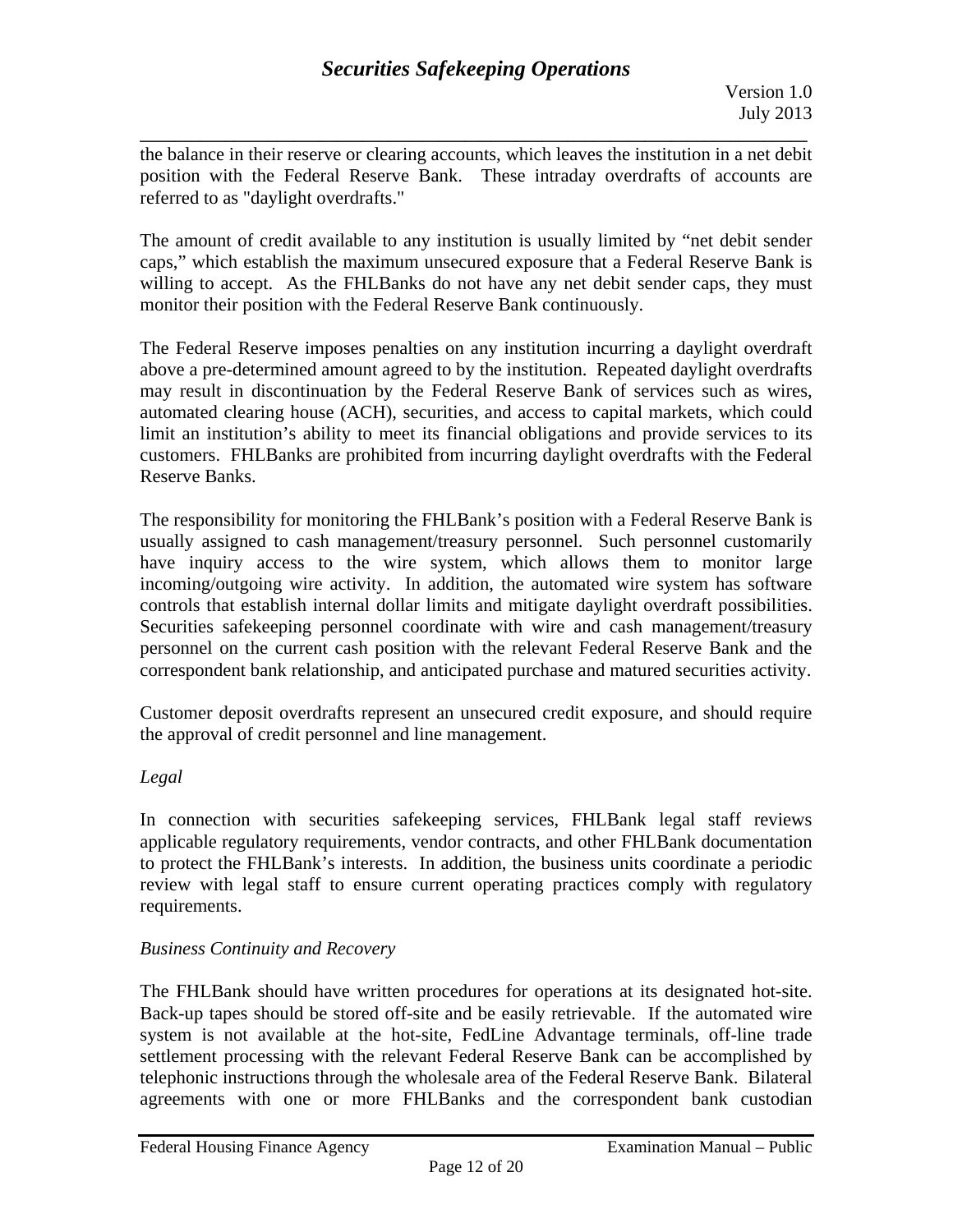relationship may need to be used to effect the FHLBank's securities requests.

Documentation of business continuity testing performed by the correspondent bank relationship and the market valuation vendor is requested at least annually. Each FHLBank must have at least one back-up system and must test it periodically to ascertain its reliability.

#### **Issues Specific to the Enterprises**

 party custodians. For further information about third-party relationships, refer to FHFA's The Enterprises do not have similar securities safekeeping functions to that of the FHLBanks, instead they engage a third-party custodian when securities are pledged as collateral for derivatives transactions or repurchase agreements. With respect to securities issued by the Enterprises, principal and interest payments are passed through a DTC to the owner-of-record. Although the Enterprises don't engage in securities safekeeping activities, they must ensure that adequate controls are in place with thirdsupplemental guidance "Third-Party Relationship Management" at M:\Examination Manual and Supplemental Guidance\Supplemental Examination Guidance.

This examination module deals primarily with issues pertaining to the FHLBanks and has been developed accordingly. Nonetheless, the guidance included in the document may be used as a source of reference for examiners completing an evaluation of practices at the Enterprises.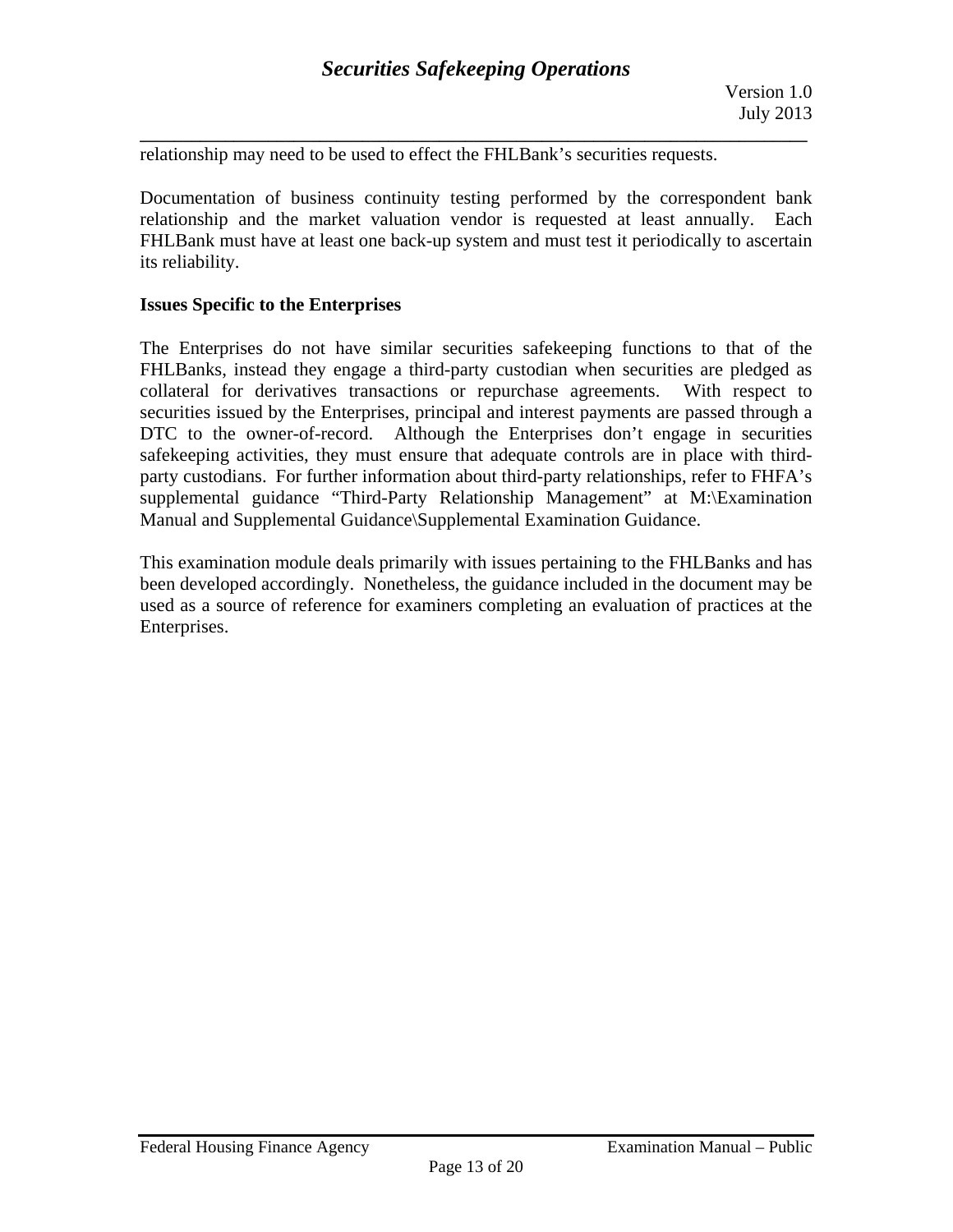# **Examination Guidance**

The workprogram for the Securities Safekeeping Operations (securities safekeeping or safekeeping) examination module is detailed below. If this module is included in the examination scope, the examiner must perform worksteps sufficient in coverage to document the basis for conclusions on the quantity of risk and quality of risk management pertaining to this area. Transaction testing is mandatory and the examiner must document sufficient worksteps from Section 4, *Testing*, to support the findings and conclusions from this examination module.

In determining the extent of review and testing to be conducted in completing each examination, the examiner should take into account any applicable FHFA off-site monitoring or analysis reports, such as analyses of the quality and effectiveness of corporate governance practices, financial condition and performance, economic and housing industry conditions, internal controls, and audit coverage relating to the institution's safekeeping activities.

NOTE: Text in (*italics*) referenced in a workstep represents illustrative guidance that serves as suggestions for specific inquiry.

### **1. Scope of Examination Work Performed**

- 1) Review past reports of examination for outstanding issues or previous problems related to securities safekeeping operations.
- 2) Review applicable FHFA off-site monitoring or analysis reports, and workpapers produced as part of on-going monitoring related to securities safekeeping operations.
- 3) Assess the status of outstanding examination findings pertaining to securities safekeeping operations.
- 4) Review internal audit reports for outstanding issues relating to securities safekeeping operations.
- 5) Review minutes of meetings of the board of directors and relevant board and management committees for any issues regarding securities safekeeping operations.
- 6) Identify and evaluate the FHLBank's strategy for safekeeping services offered and the risks and benefits of that business model.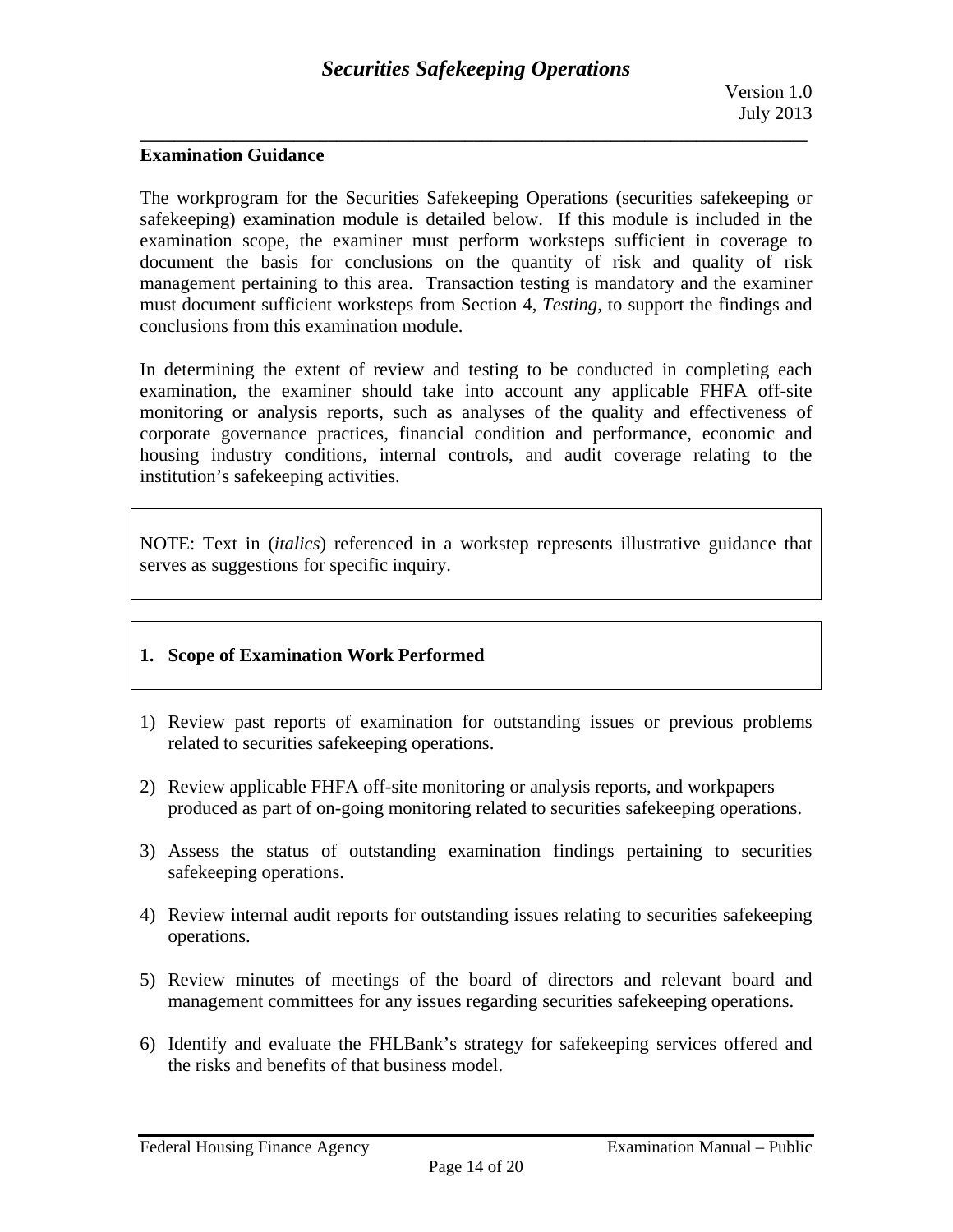7) Determine if the business model used by the FHLBank for securities safekeeping is consistent with the FHLBank's broader strategic objectives and the needs of its members.

**\_\_\_\_\_\_\_\_\_\_\_\_\_\_\_\_\_\_\_\_\_\_\_\_\_\_\_\_\_\_\_\_\_\_\_\_\_\_\_\_\_\_\_\_\_\_\_\_\_\_\_\_\_\_\_\_\_\_\_\_\_\_\_\_\_\_\_\_\_\_\_\_\_\_\_\_\_\_** 

Summarize the work performed in the examination of securities safekeeping operations. To the extent there were modifications to the originally planned scope based on concerns identified during the examination, document those changes and the reasons for such changes.

# **2. Description of Risks**

- 1) Evaluate any significant changes related to securities safekeeping that have been implemented since the last examination or are being considered that may affect the FHLBank's risk profile.
- *plans arising from the assessment? Check corrective actions for effectiveness.)* 2) Evaluate the effectiveness of the annual risk assessment and determine if it reasonably identifies and evaluates all material risks, both quantitative and qualitative aspects, of the FHLBank's securities safekeeping operations. *(Are there any action*

# **3. Risk Management**

# *Organizational Structure*

- 1) Identify the key personnel and their primary duties, responsibilities, and technical expertise to determine if resources are effectively deployed to execute the FHLBank's securities safekeeping strategies.
- 2) Evaluate the staffing and skill level, segregation of duties, and cross-training of personnel to determine if resources are sufficient to execute the FHLBank's securities safekeeping operations. (*Does staff have appropriate training and experience to carry-out their responsibilities within the organization? What steps has the regulated entity taken to address any identified deficiencies in staff expertise? Are such steps appropriate?)*
- 3) Evaluate coordination between departments such as risk management, information technology, treasury and cash management, and accounting to determine if the FHLBank's safekeeping services are processed in an efficient and effective manner. (*Do different departments within the organization coordinate efforts to limit the risk*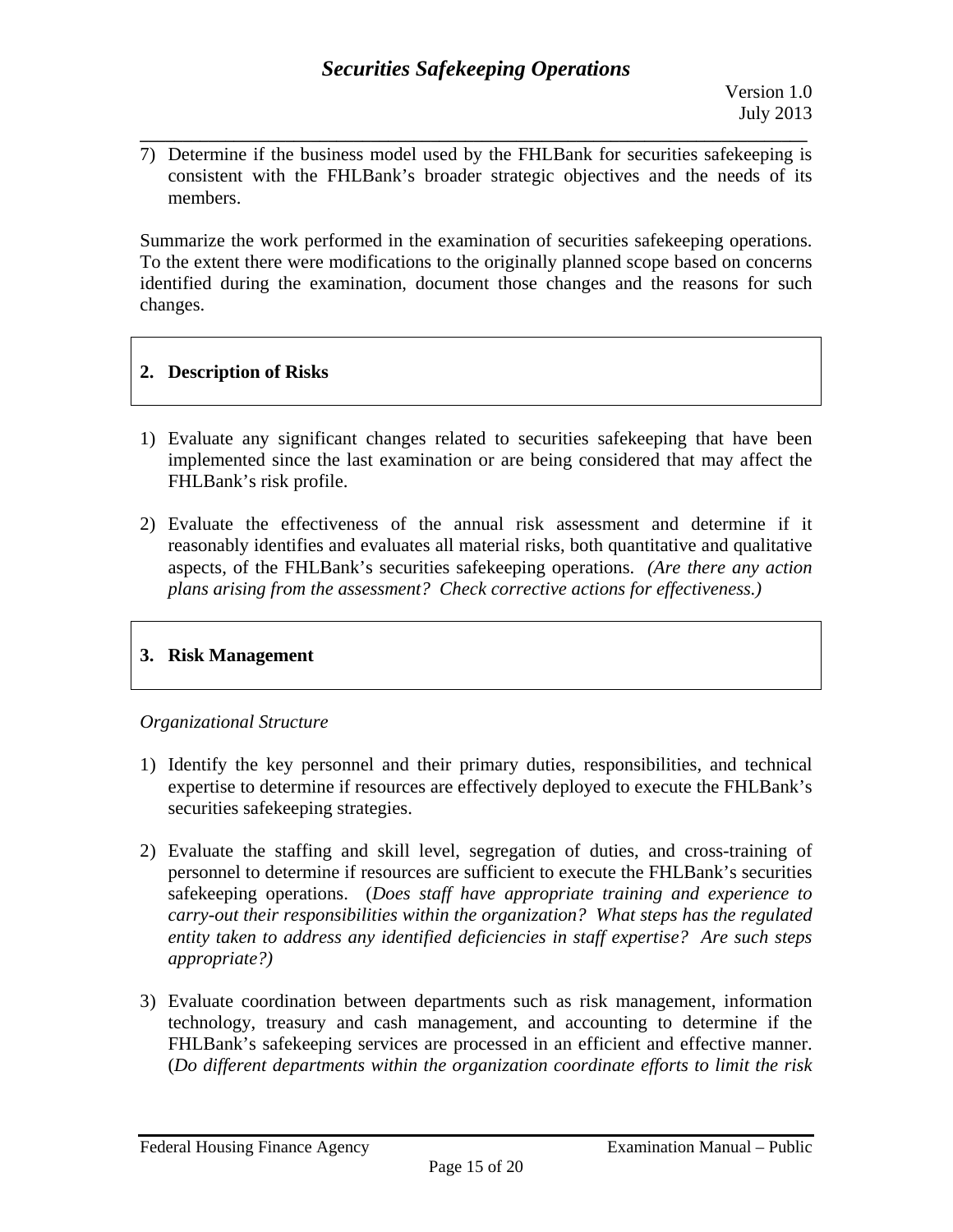*exposure to the regulated entity resulting from safekeeping operations? How are these efforts coordinated?)* 

# *Policy and Procedure Development*

- 1) Review departmental policies and procedures and determine if they are current, relevant, sufficiently detailed, and consistent with the FHLBank's policies and regulations.
- 2) Evaluate the process for mitigating risks and liability with the purchase of specific insurance and bond coverage such as directors' and officers' liability, errors and omissions, computer cyber-crime policies and fidelity bond coverage, and establishing compensating procedures and controls to address any exclusion in the policies.

# *Risk Metrics*

- 1) Review the FHLBank's Risk Management Policy (RMP), or similar policy, to determine and identify what, if any, risk limits are established and how they are monitored.
- 2) Review and evaluate the FHLBank's practices for limiting/controlling risk through the establishment of risk tolerances. *(Do the risk tolerances appropriately consider all potential risks?)*

# *Reporting*

1) Evaluate the reporting to the board of directors of RMP and Member Products Policy exceptions/waivers and periodic reporting to the board on the status of the strategic business plan goals and objectives as it relates to securities safekeeping.

### *Internal/External Audit*

- 1) Evaluate the adequacy of the scope, testing, and workpapers completed by internal audit. (*Do procedures include testing for cases of fraud? Do pertinent audits consider the effect of risks emanating from the securities safekeeping operations to all areas of the organization?)*
- 2) Evaluate the adequacy of the scope and testing completed by external audit and determine the status of corrective actions for findings. (*Are all areas of potential risk considered? If not, why not? Are reasons for not including certain areas within the scope of the audit work reasonable and supported?)*
- 3) Evaluate the adequacy of the objectives and scopes of reviews performed by outside consultants and determine the status of management's actions regarding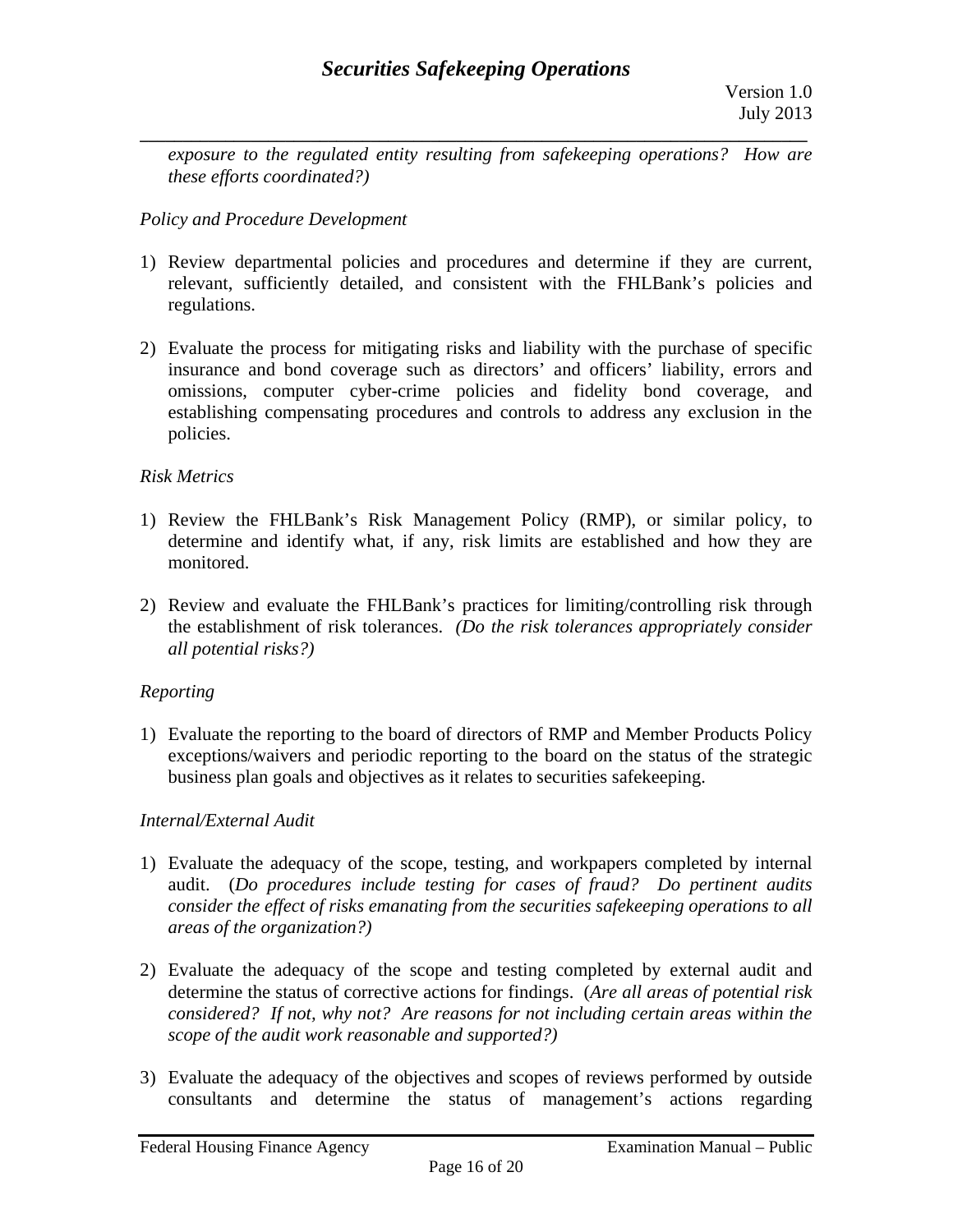recommendations. (*Review the actions taken in response to consultant recommendations.)* 

# *Information Technology*

- 1) Identify and assess the automated and manual systems and applicable controls for processing securities safekeeping services, including:
	- a) Authorized users;
	- b) Vendor technical support and access to the automated wire system;
	- c) Utilization of spreadsheets or other user developed applications;
	- d) Business continuity and recovery; and
	- e) Exception tracking, escalation, and reporting.
- 2) Determine if physical security has been established over the securities safekeeping terminals.
- 3) Review the system controls applicable to the automated securities safekeeping system(s). Specific attributes include, but are not limited to, the following:
	- a) The process for the review and establishment of employees' system capabilities such as the initial review and approval by line management and coordination with the system administrator (if not line management), who establishes access to the automated securities safekeeping system;
	- b) Access and function capabilities (all transactions should require dual control);
	- c) System defaults pertaining to user identifications, password composition and length, number of attempts before being locked-out, expiration, and timeout;
	- d) Dollar limitations for securities safekeeping transactions; and
	- e) Managerial review and override capabilities.
- 4) Evaluate the adequacy of the business continuity plan for this line of business. (*Are systems specific to safekeeping operations considered in the business continuity plan? Does the regulated entity have appropriate actions in place to ensure that securities safekeeping operations continue despite unexpected interruptions? What additional steps are needed to ensure the FHLBank's operations are not adversely affected?)*

### *Compliance*

1) Perform a compliance review of FHFA and Finance Board regulations that are relevant to securities safekeeping. See the "Regulatory Environment" section above for relevant regulations. (*For instances of violations, identify the cause of the violation. Determine how internal controls should be strengthened to ensure there are no future regulatory violations.)*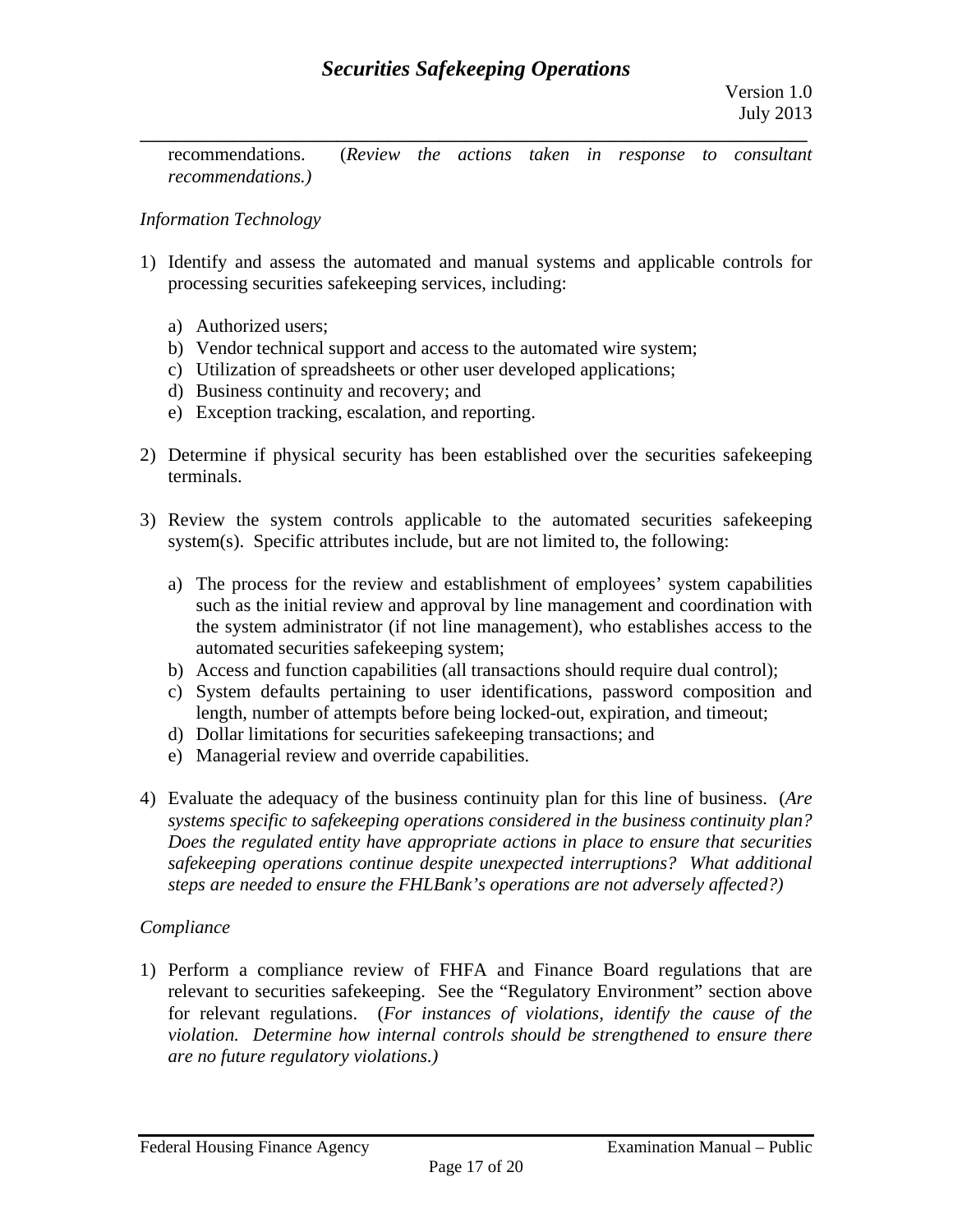# **4. Testing**

- 1) Assess and test the adequacy of the FHLBank's procedures and controls that pertain to authentication such as agreements, personal identification numbers, tokens and callback procedures, and processing, recording, and confirmation of securities safekeeping requests that are received from the members and FHLBank personnel for the following transactions (if applicable):
	- a) Delivery-versus-payment;
	- b) Receive-versus-payment;
	- c) Free delivery;
	- d) Free receive;
	- e) Member pledges securities as collateral for FHLBank advances and/or standby letters of credit;
	- f) Member pledges securities as collateral for third-party repurchase transactions;
	- g) Member pledges securities as collateral for third-party public deposits in excess of the standard maximum deposit insurance amount set by the FDIC; and
	- h) FHLBank pledges securities as collateral for its repurchase transactions (delivery transaction-securities are transferred to the counterparty's custodian).
- 2) Observe the processing of a securities safekeeping transaction. Assess dual control constraints where the systems prevent a single employee from performing the input and verify/release functions for transactions.
- 3) Review and evaluate a sample of agreements executed between the safekeeping custodian(s) such as the relevant Federal Reserve Bank and the correspondent bank relationship and the FHLBank.
- 4) Review the securities safekeeping reconciliations that pertain to general ledger, demand deposit account(s), securities held by each custodian, and securities pledged as collateral as of the examination date. In addition, review the adequacy of the following attributes:
	- a) Segregation of duties;
	- b) Reconciliation of accounts by another employee in the event the assigned employee is absent;
	- c) Timely review of applicable accounts by appropriate staff, including the reconciliation of balances and rejected items and the resolution of differences;
	- d) Managerial review of reconciliations; and
	- e) Periodic reporting of line management's review of the general ledger reconciliations to accounting staff.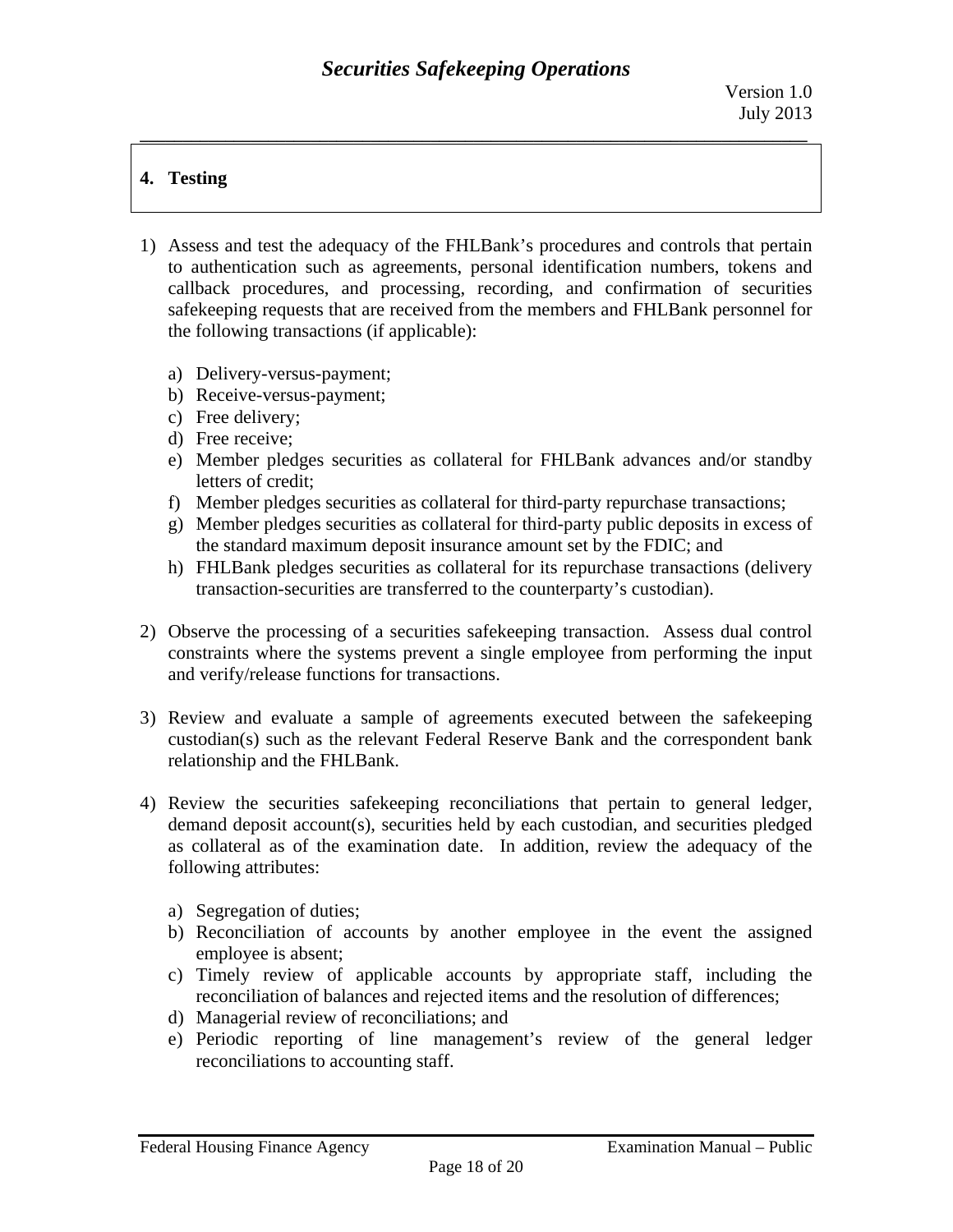# **5. Conclusions**

- 1) Summarize conclusions for all examination work performed, including work performed by other FHFA staff as it relates to the regulated entity's securities safekeeping operations function. Develop a memorandum articulating the risks to the institution resulting from securities safekeeping practices and the regulated entity's management of those risks. The memorandum should clearly and articulately describe the basis of conclusions reached and summarize the analysis completed. Within the memorandum, discuss the types of risk the regulated entity is exposed to (e.g., market, credit, operational); the level of risk exposure; the direction of risk (stable, decreasing, increasing); and the quality of risk management practices (strong, adequate, weak). A memorandum must be prepared irrespective of whether the examiner's assessment is positive or negative.
- 2) Conclude on the responsiveness to previous examination findings. Evaluate the adequacy of the regulated entity's response to previous examination findings and concerns.
- 3) Develop findings and prepare findings memoranda, as appropriate. Based on examination work performed, develop findings communicating concerns identified during the examination. Findings should identify the most significant risks to the institution and the potential effect to the regulated entity resulting from the concerns identified. Such documents should describe a remediation plan specifying the appropriate corrective action to address examination concerns and establish a reasonable deadline for the regulated entity to remediate the finding. Communicate preliminary findings to the EIC. Discuss findings with regulated entity personnel to ensure the findings are free of factual errors or misrepresentations in the analysis.
- 4) Develop a list of follow-up items to evaluate during the next annual examination. In addition to findings developed in the steps above, include concerns noted during the examination that do not rise to the level of a finding. Potential concerns include issues the regulated entity is in the process of addressing, but require follow-up work to ensure actions are completed appropriately. In addition, potential concerns should include anticipated changes to the institution's practices or anticipated external changes that could affect the institution's future oversight of securities safekeeping practices.